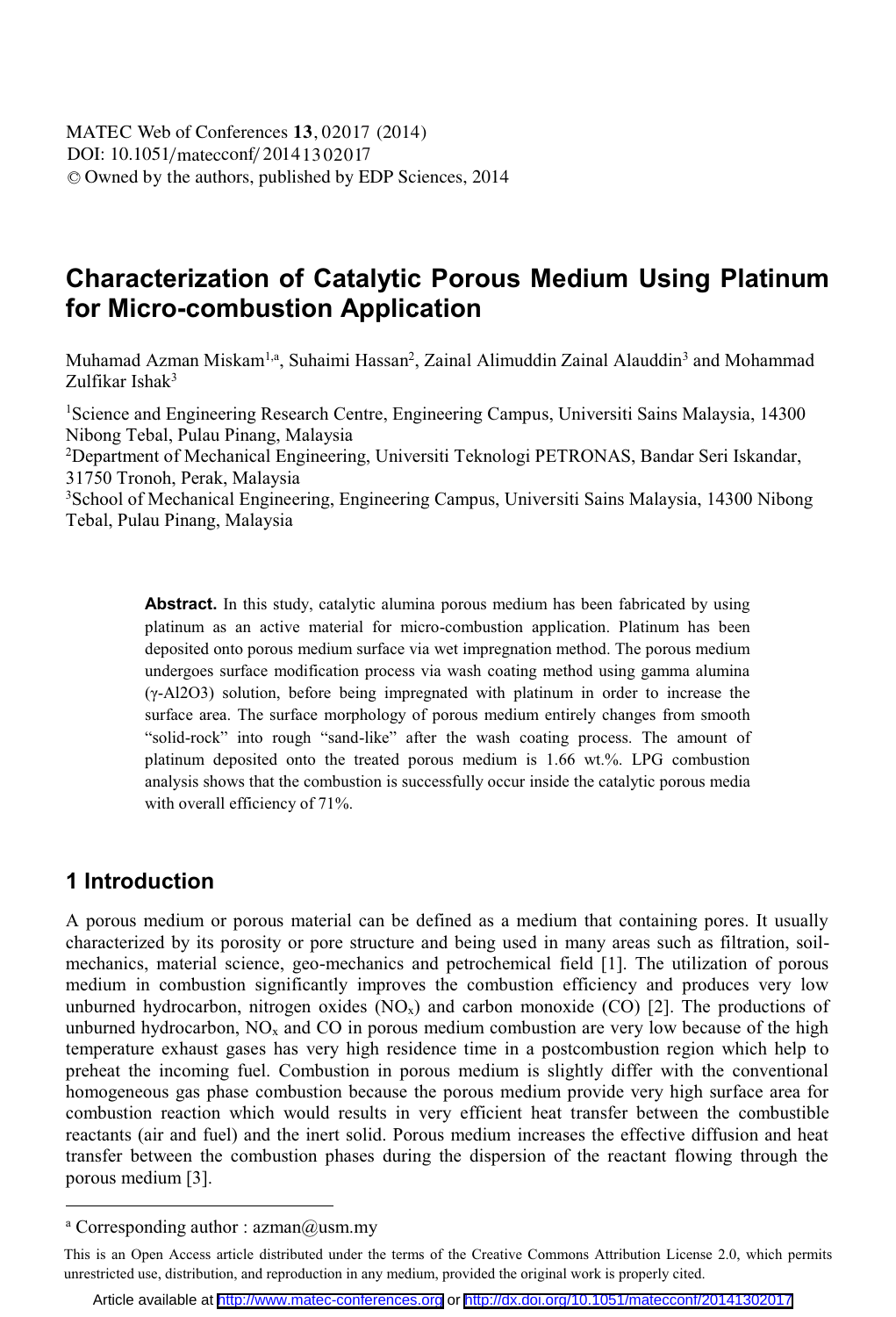The used of catalyst appears as one of the most attractive options for microscale combustion because of its capability to reduce the impact of thermal and radical quenching due to high heat loss to the surroundings as a result of the combustor high surface area to volume ratio [4]. Catalytic combustion can take place at significantly low temperature, easy start-up, low pollution gas emission, and capable to operate at a very lean air-to-fuel ratio condition [5, 6]. Usually, noble metals such as platinum, palladium or rhodium with high porosity support are used as a catalyst in catalytic combustion. The presence of catalyst significantly increases the rate of combustion reaction by introducing much lower activation energy for the combustion reactants to react.

In this study, catalytic porous medium was developed and tested for microscale combustion application. Platinum is used as a catalyst and deposited onto the surface of porous medium (alumina) using wet impregnation method. The porous medium surface was modified using wash coating process with gamma alumina ( $γ$ -Al2O3) to increase the surface area. The surface morphology of the porous medium was examined via scanning electron microscopy (SEM), and the amount of deposited platinum was characterized via energy dispersive X-ray (EDX) spectroscopy. Finally, the performance of the developed catalytic porous medium was examined via liquefied petroleum gas (LPG)-air combustion.

#### **2 Catalytic porous medium microcombustor**

Figure 1 shows the schematic diagram of the developed catalytic porous medium microcombustor. The microcombustor is made from type-304 stainless steel which could withstand very high temperatures, rigid and very reliable. The microcombustor outer width, length and height are 30 mm respectively, similar to the HZ-2 thermoelectric cell surface area (Hi-Z technology) where in the future will be integrated to the microcombustor for electrical power generation [7]. The microcombustor has a pyramidal geometry entrance to induce uniform flow along and across the catalytic porous medium. The dimension of the catalytic porous medium section is 10 mm  $\times$  10 mm  $\times$ 25.4 mm (length  $\times$  width  $\times$  thick). The porous medium was made from alumina, Al<sub>2</sub>O<sub>3</sub> foam (Goodfellow Cambridge Limited) with pore size of 26 ppcm. The microcombustor's inlet has inner diameter of 1.6 mm and outer diameter of 3.2 mm, respectively.



**Figure 1.** Schematic diagram of the catalytic porous medium microcombustor.

### **3 Surface modification and platinum deposition**

The main objective for wash coating with  $\gamma$ -Al2O3 slurry is to roughen the porous medium surface to increase the surface area. Wash coating also used to protect the porous medium from corrosion by the strong chloroplatinic acid,  $H_2Cl_6Pt$  solution during the deposition of platinum. The surface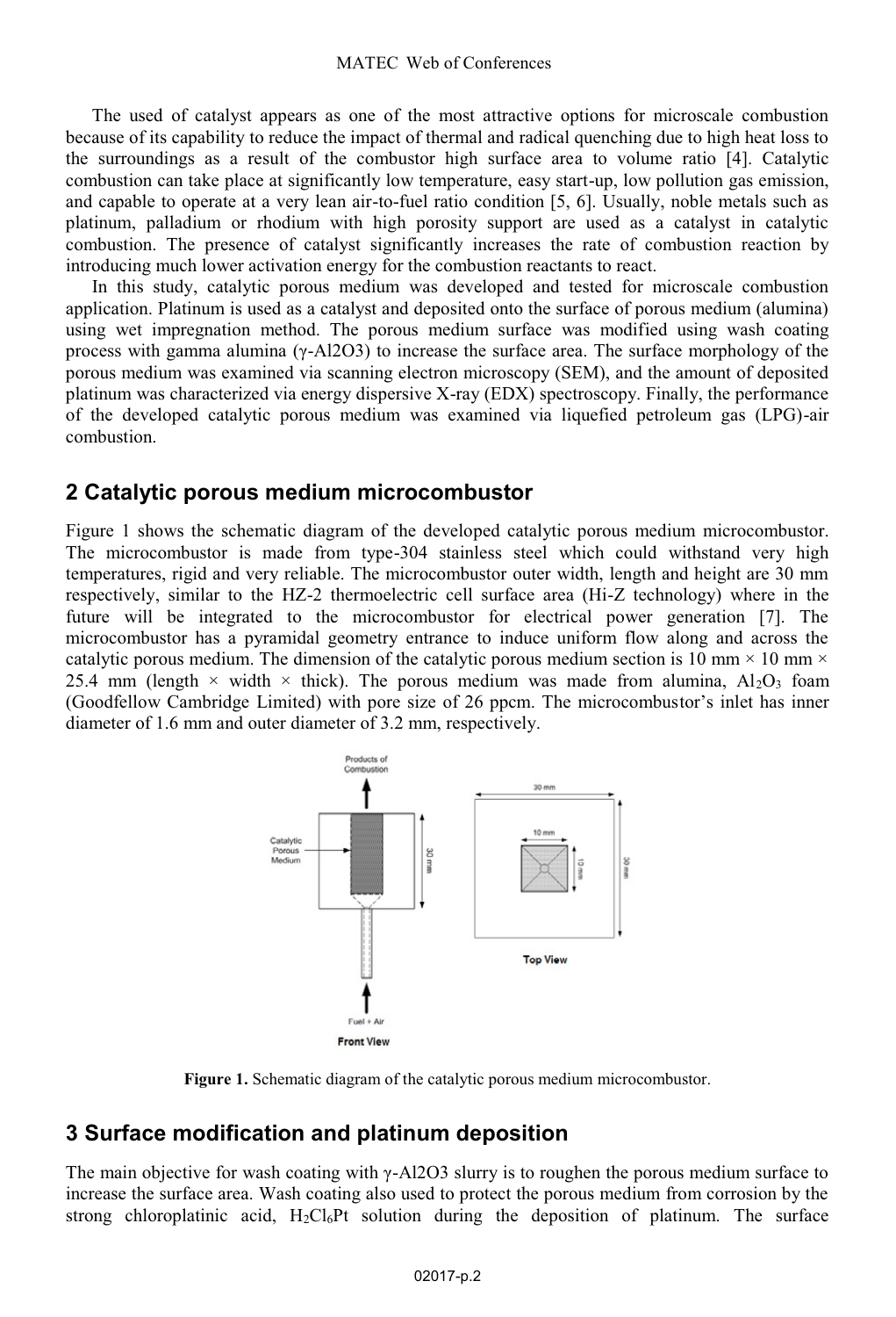modification process consists of two steps which are (1) surface cleaning process and (2) wash coating process. The cleaning process is done by washing the porous medium with acetone,  $(CH<sub>3</sub>)<sub>2</sub>CO$  to ensure that the surface is free from any contaminant particles. The cleaning process is done by dipping the porous medium in acetone solution for 10 seconds per cycle and it was done with 5 cycles each. After that, the porous medium was dried in air at room temperature. The wash coating process is done by dipping the cleaned porous medium into slurry coating solution containing 5 wt.% γ-alumina for two hours. The porous medium was then drawn out from the beaker, dried at 100 °C for 2 hours, and finally calcined at 500 °C in a furnace.

 A wet impregnation method was performed to deposit platinum onto porous medium surface. This method was chosen because of its easy procedure yet can provide very good result. Firstly, the wash coated porous medium was placed in a container containing distilled water (100 mL). 7 mL aqueous solution of  $H_2Cl_6Pt$  (0.007 M), was then slowly added to the container with continuous stirring on a magnetic stirrer. The solution pH was measured using a portable pH meter, and 1 M NaOH and 1 M HCl were used to adjust the solution pH to 3. After 2 hours the porous medium was drawn out from the container, dried and calcined at 500 °C in a furnace to reduce the  $H_2Cl_6Pt$  to platinum. The surface morphology of the porous medium before and after being deposited with platinum was examined using EDX spectroscopy.

## **4 Results and Discussions**

### **4.1 Characterization of porous medium with and without wash coating**

Figure 2 shows the surface morphology of the porous medium before and after surface modification process at magnification of 10,000×. SEM characterization shows that the surface morphology of porous medium was obviously change before (Fig. 2a) and after (Fig. 2b) the surface modification process via wash coating with γ-alumina slurry solution. Initially, the porous medium has "solid-rock" morphology that is smooth and clean. After wash coating process, the morphology of porous medium entirely changes as it become "sand-like" that is very rough. The change in surface morphology significantly increases the expose surface area for the interaction with catalyst. The tendency of the catalyst to be deposited onto the rough surface is higher compared to the smooth surface morphology.



**Figure 2.** Porous medium surface morphology before (a) and after (b) wash coating treatment.

#### **4.2 Platinum deposition onto porous medium**

Figure 3 shows the SEM images of porous medium surface after deposited with platinum at magnification of 2,000 $\times$  (a) and 10,000 $\times$  (b). It was found that both deposition and dispersion of platinum onto porous medium surface are successfully achieved. It was proved by the existence of white precipitates at all over the porous medium surface. The platinum however is now well dispersed. This might be cause by the worn off  $\gamma$ -alumina coated during the preparation and deposition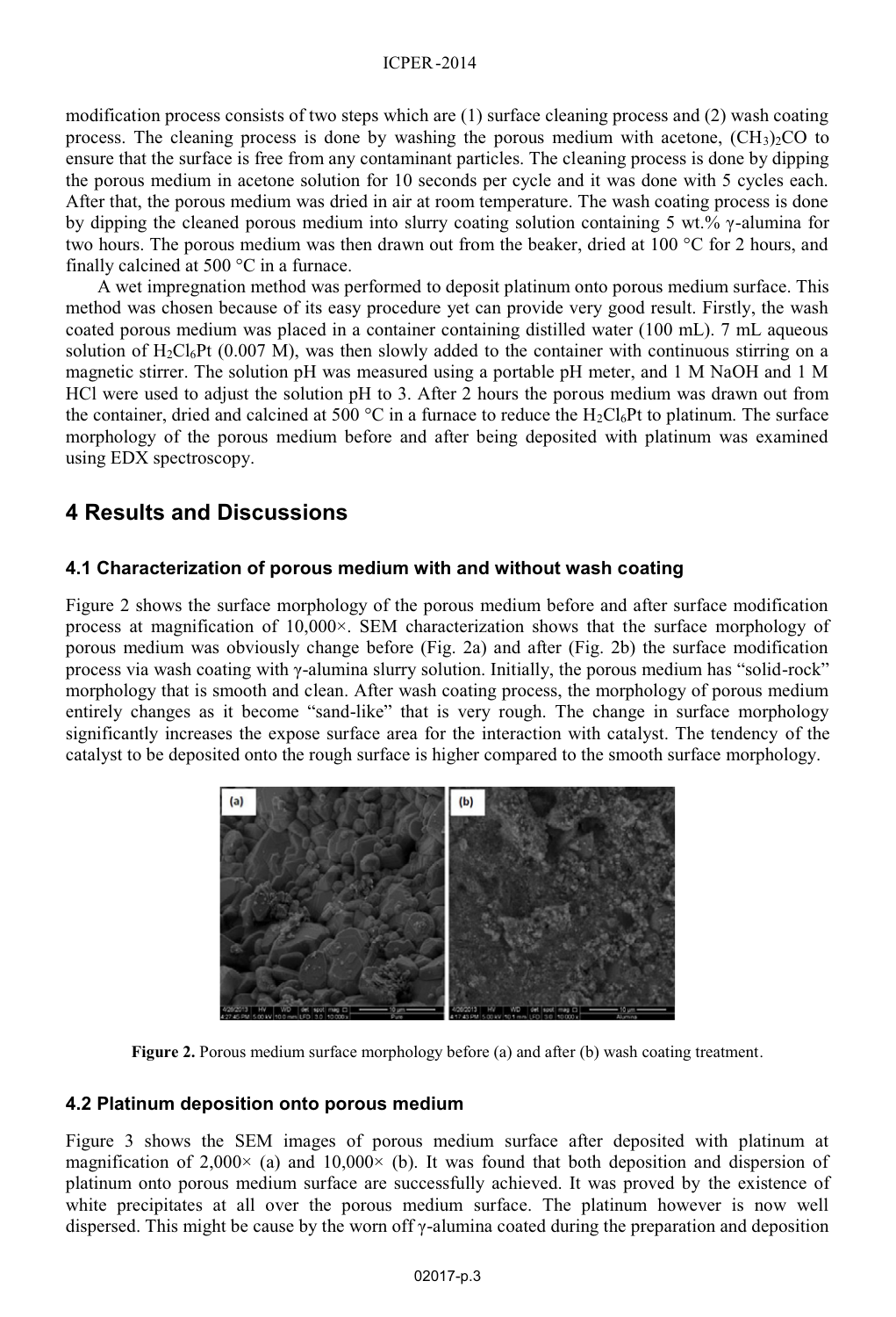of platinum on the porous medium surface. Fig. 4 shows the results from EDX spectroscopy. The amount of deposited platinum onto porous medium surface is 1.66 wt.%.



**Figure 3.** Porous medium surface morphology after deposited with platinum. (a) 2,000× magnification, (b) 10,000× magnification.



**Figure 4.** EDX analysis result.

#### **4.3 Combustion characteristics**

Fig. 5 shows the images of the flame produced from LPG (40%  $C_3H_8$ , 60%  $C_4H_{10}$ ) combustion at stoichiometric conditions for the catalytic (Fig. 5b) and un-catalytic microcombustor (Fig. 5a). The LPG flow rate is fixed at 0.1 slpm during the experiment by using digital mass flow controller. For un-catalytic porous medium, a flame can be observed at the top of the porous medium. The opposite happens to catalytic porous medium because the combustion tends to occur inside the catalytic pores. Flue gas analysis shows efficiency of catalytic combustion is 71%.



**Figure 5.** Flame shape for un-catalytic (a) and catalytic (b) porous medium.